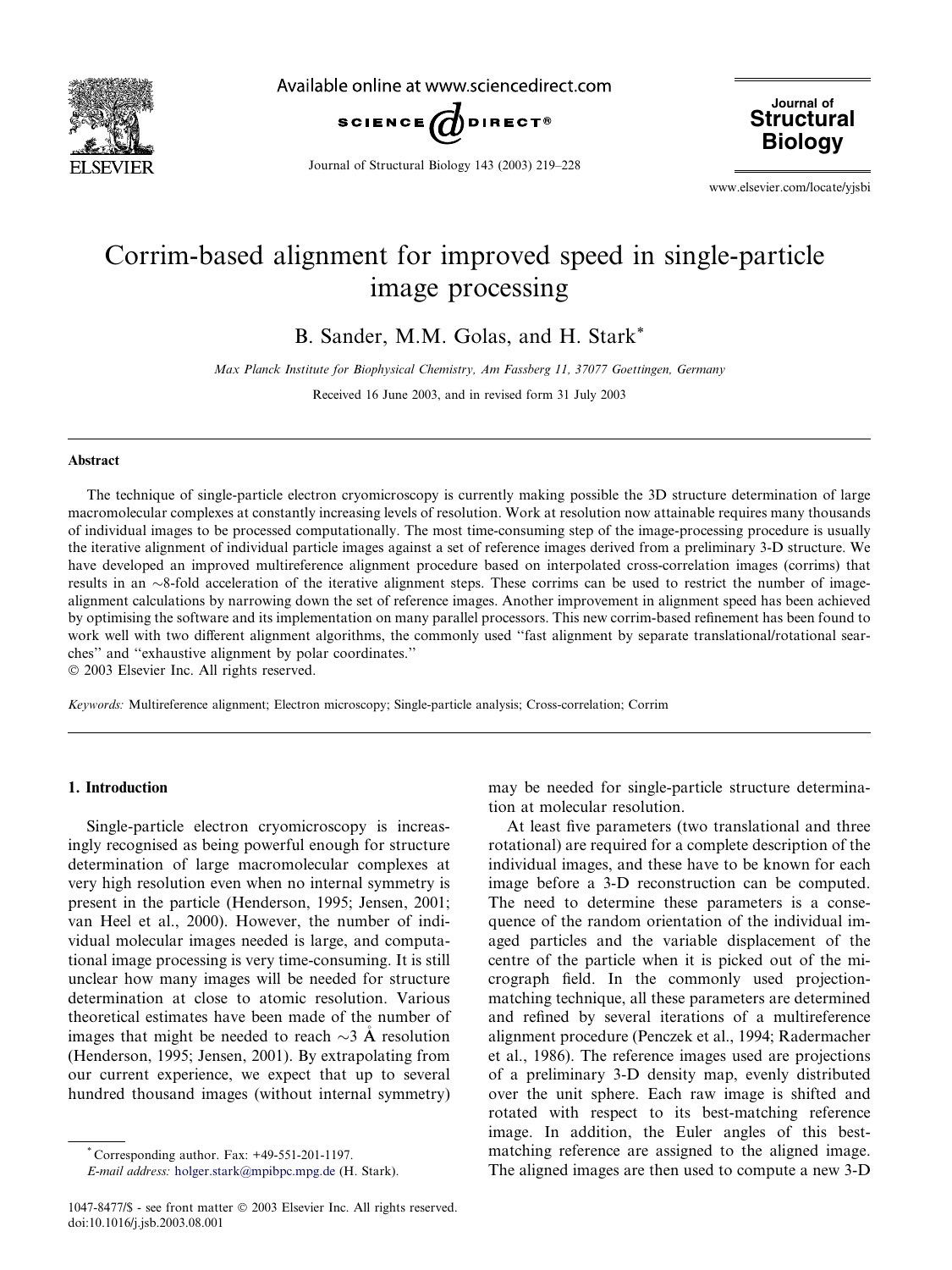reconstruction, from which a refined set of references can be calculated. It is to be expected that, in the course of several alignment iterations, the noise of the reference images will lessen, and improved accuracy of the alignment parameters will ultimately be obtained.

The multireference alignment of thousands, or even hundreds of thousands, of particles is the most timeconsuming step in the image-processing procedure. Aside from large numbers of images, a fine angular spacing of the reference images may be needed for highresolution work. A given multireference alignment using an angular spacing of  $3^{\circ}$  between the reference images may thus utilise, e.g.,  $\sim$ 250 000 raw images (each measuring  $128 \times 128$  pixels) that have to be aligned against a set of  $\sim$ 4500 reference images. On the Compaq Alpha EV6 500 MHz computer (which is still commonly used), equipped with four CPUs and a standard installation of the IMAGIC-5 software package (van Heel et al., 1996), a single iteration would take about two years. It is obvious from this estimate that increasing computational power must be combined with improvements in software if such computationally demanding tasks are to be made feasible on a reasonable time scale. An increase in computational efficiency has so far been achieved by the use of algorithms for parallel processors on so-called ''computer farms'' (van Heel et al., 2000). In this paper, we describe ''corrim-based alignment,'' a new approach that greatly increases the speed of alignment. We also describe its implementation on a PC cluster consisting of up to 68 AMD processors.

Alignment algorithms based on correlation functions are employed to orient individual particle images with respect to reference images (Saxton and Frank, 1977). In the present study, two different algorithms for the alignment of single image-reference pairs were applied. One of them is that of alignment by separate translational/rotational searches. In this approach, which is also called direct alignment (Harauz et al., 1988; Steinkilberg and Schramm, 1980), the rotational parameter is determined using the rotational correlation function, whereas the translational parameter is extracted from a 2-D cross-correlation function (CCF) in a separate step. The translational and rotational steps are repeated alternately  $2-5$  times until the image's position becomes stable. Alignment by separate searches has been successfully used and, largely by virtue of its speed, has become the de facto standard alignment method implemented in many commonly available image-processing packages. In contrast to separate alignments, the so-called ''exhaustive alignment'' methods are considerably slower. These algorithms evaluate all possible positions for a given molecular image within a defined range, and this makes them computationally more costly than direct alignment. However, the exhaustive "alignment using resampling to polar coordinates'' is investigated here because of its excellent

accuracy for images with low signal-to-noise ratio (SNR) (Joyeux and Penczek, 2002). This alignment requires a transformation to polar coordinates for each possible centre of the particle in the pixel frame and scans directly all possible translational parameters without the need for 2-D CCFs. For each position a rotational cross-correlation is required to determine the possible rotation angle of the image. The input image to be aligned is shifted with respect to the reference image exhibiting the highest rotational correlation coefficient. The rotational position is determined according to the one-dimensional coordinate of the peak in the rotational correlation function.

In both multireference alignment procedures described here, Pearson's real-space correlation coefficients are computed for all image-reference pairs after completion of each individual alignment operation. These correlation coefficients are required to compare the results of the alignments of a single image against all references. The highest correlation coefficient determines the best-matching reference for any given particle image. The resulting alignment parameters are used to assign the shifts and Euler angles to the particle image. In the course of several alignment iterations, it is obviously desirable to avoid unnecessary time-consuming alignment calculations that involve reference images exhibiting reproducibly low correlation coefficients. For any given individual particle image, this can be achieved by restricting the iterative alignments to those references with known high correlation coefficients only. Under realistic conditions, a refined alignment restricted to the best matching reference of any given particle image only, is not sufficient. Therefore, when performing a first multireference alignment, we record the correlation values of each molecular image to the entire set of references. The set of correlation values of any given raw image is used to calculate an interpolated cross-correlation image—a so-called corrim. In the subsequent corrim-based refinements, alignment operations have to be computed with respect to those references in regions of high correlation coefficients only. The fraction of references to be omitted is adjusted by a threshold correlation value specified by the user. The performance and accuracy of corrim-based alignment were tested for both of the alignment algorithm types named above.

# 2. Methods

In the extension of the multireference alignment (MRA) algorithm presented here, the calculated correlation coefficients between all pairs of reference images and raw images are stored in a normal iteration of the multireference alignment, and their values are then represented by a spline interpolation as a 2-D function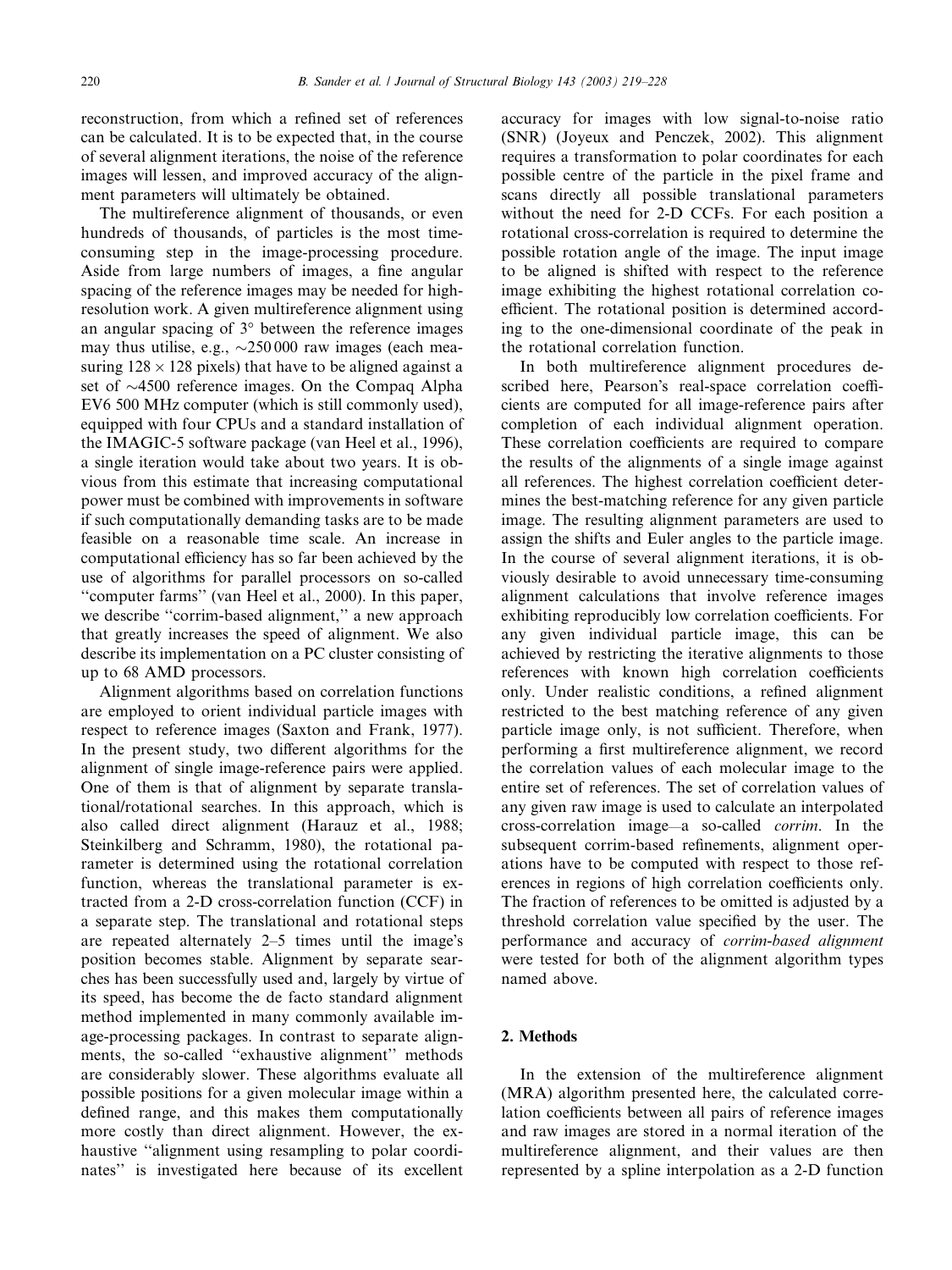

Fig. 1. Definition of the Euler angles for a right-handed, three-dimensional coordinate system, as used in the text.  $\alpha$  defines the in-plane rotation of the projection. The position with respect to the ''latitude'' on an imaginary unit sphere is defined by  $\beta$ , while  $\gamma$  describes the position with respect to the''longitude.''

of the Euler angles in a diagram, the ordinate of which represents the  $\beta$  angles and the abscissa the  $\gamma$  angles. The Euler angles were denoted according to (van Heel, 1987) (Fig. 1). The grey value at any point of such a crosscorrelation image (corrim) can be interpreted as a measure of the probability with which a particle image can be assigned to a reference projection corresponding to the Euler angle defined by this point. The grey level thus determines whether or not the alignment to a specific reference image is computed in the subsequent MRAs. For this purpose a threshold value for the corrim is defined. Only when the threshold value has been exceeded is the alignment of the raw image and the corresponding reference image computed; otherwise, the programme moves on to the next reference image. The threshold value is defined in terms of the mean and standard deviation of the grey values in the corrim, leading to a normalisation of grey values. Prior to the simulations shown here, a sensible threshold parameter was determined empirically in multireference alignments of real data sets (the 70S ribosome (Stark et al., 2002) and the splicing factor SF3b (Golas et al., 2003)). It turned out that a conservative threshold of  $\sim$ 1.2 times the standard deviation above the mean density of the corrim led to the computation of practically identical 3- D densities compared to a standard multireference alignment. By omission of alignment operations that are not needed, a significant reduction in processor time was achieved.

The multireference alignment presented here does not strongly depend on the kind of interpolation used in the calculation of the corrims. However, spline interpolations in this case are suitable to give the user the possibility to choose the size of the corrims freely and independently of the underlying angular distance of the reference images.

The spline condition used here for interpolation of correlation values, which fulfils the conditions of a monotonic first and a continuous second derivative, is given by (Press et al., 1997):

$$
\frac{x_j - x_{j-1}}{6} y''_{j-1} + \frac{x_{j+1} - x_{j-1}}{3} y''_j + \frac{x_{j+1} - x_j}{6} y''_{j+1}
$$
  
= 
$$
\frac{y_{j+1} - y_j}{x_{j+1} - x_j} - \frac{y_j - y_{j-1}}{x_j - x_{j-1}}.
$$
 (1)

The 2-D interpolation in the corrims is achieved by performing two successive steps of 1-D interpolation that are orthogonal to one another. The first of these interpolations takes place between the projection angles at constant  $\beta$  and variable  $\gamma$ , that is, along a latitude line of the unit sphere. The second interpolation is then carried out in the longitudinal direction and always involves the correlation values measured for the two poles of the unit sphere as starting and finishing point, respectively. For *n* points  $(x_i, y_j)$  to be interpolated (where  $j = 1, \ldots, n$ , Eq. (1) leads to a system of  $n - 2$  equations with  $n$  unknown variables, so that two additional conditions must be fulfilled for a unique solution to exist. For the longitudinal direction of interpolation, unambiguous definition of the system of equations is achieved by arbitrarily setting  $y_1''$  and  $y_n''$  (the second derivatives of the spline curve measured at  $\beta = 0^{\circ}$  and  $\beta = 180^{\circ}$ ) to zero (the so-called natural cubic spline). In the case of the cyclic spline interpolation used in along a latitude line the two necessary additional conditions are given by taking account of the immediate neighbourhood of the first and last points of measurement:

$$
\frac{x_1 - x_n}{6} y_n'' + \frac{x_2 - x_n}{3} y_1'' + \frac{x_2 - x_1}{6} y_2''
$$
  
= 
$$
\frac{y_2 - y_1}{x_2 - x_1} - \frac{y_1 - y_n}{x_1 - x_n},
$$
 (2)

$$
\frac{x_n - x_{n-1}}{6} y''_{n-1} + \frac{x_1 - x_{n-1}}{3} y''_n + \frac{x_1 - x_n}{6} y''_1
$$
  
= 
$$
\frac{y_1 - y_n}{x_1 - x_n} - \frac{y_n - y_{n-1}}{x_n - x_{n-1}}.
$$
 (3)

Taking these additional conditions into account, the system of equations can be represented as a cyclic tridiagonal matrix with two additional boundary values  $(\alpha, \beta)$ , which can be solved efficiently by existing algorithms (Press et al., 1997):

b<sup>1</sup> c<sup>1</sup> 0 ... b a<sup>2</sup> b<sup>2</sup> c<sup>2</sup> ... ... ... an<sup>1</sup> bn<sup>1</sup> cn<sup>1</sup> a ... 0 an bn 0 BBBB@ 1 CCCCA x1 x2 ... xn<sup>1</sup> xn 0 BBBB@ 1 CCCCA ¼ r1 r2 ... rn<sup>1</sup> rn 0 BBBB@ 1 CCCCA : ð4Þ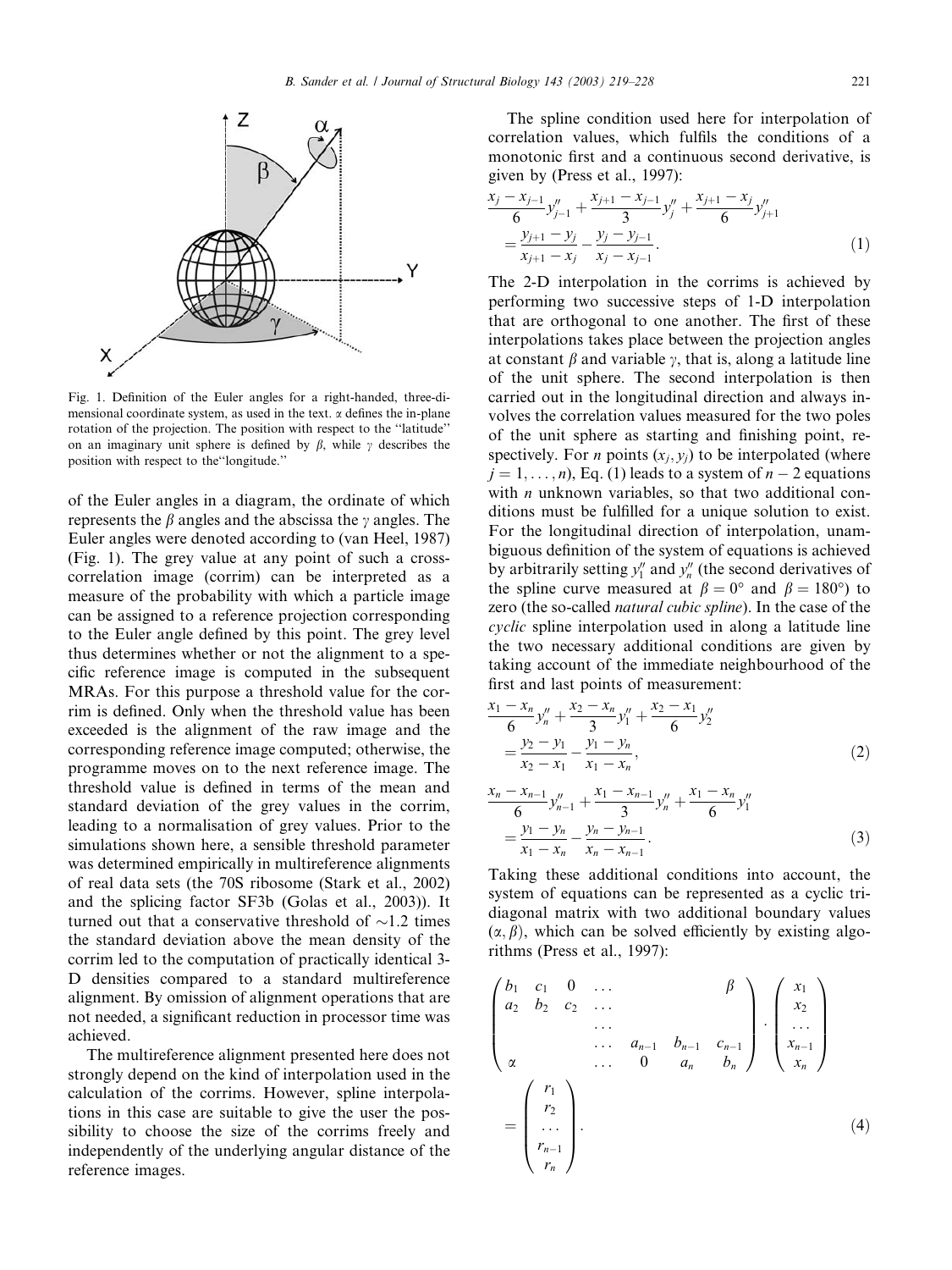

Fig. 2. (A) Typical interpolated cross-correlation image (''corrim'') after alignment of a particle image against a set of reference images with an average angular separation of 15°. The figure shows the progress of the expected correlation as a function of the Euler angles  $\beta$  and  $\gamma$  (see Fig. 1). (B) The same image after one iterative step of structure refinement, with (i) reference images separated on average by  $4^\circ$ , and (ii) account taken only of reference images with the projection angles that lay in regions with high correlation coefficients in the preceding alignment (light areas).

The result of the cyclic interpretation is a corrim, the left and right edges of which merge seemlessly into one another (Fig. 2). In the interpretation of the corrims, a distortion in the vicinity of the poles of the unit sphere can be discerned when the surface of the unit sphere is projected onto the plane. However, this distortion does not impede their function. Furthermore, the natural tendency of spline interpolations to oscillate, which can sometimes be seen in the vicinity of lighter regions, has not been found to have any disturbing influence upon the practical application in multireference alignment.

#### 2.1. Preparation of the test data

The goal of the present study was to demonstrate the use of the method by applying it to a set of constructed test images that were as similar as possible to experimental electron-micrographic (EM) data. For this purpose, PDB data for the bacterial ribosomal subunits (50S, PDB entry 1FFK (Ban et al., 2000); 30S, entry 1FJG (Carter et al., 2000) and the [EF-Tu.aatRNA.GTP] ternary complex (PDB entry 1MJ1 (Stark et al., 2002)) were used to model a ribosome, and this was transformed into a 3-D density map by using the software package IMAGIC-5 (van Heel et al., 1996). To define the spectral signal decay, first, amplitudes in Fourier space were normalised by multiplication with the corresponding inverse rotational average, so that a signal strength independent of spatial frequency was obtained and the high spatial frequencies could be reduced by a Gaussian filter in an exactly defined manner.

The model measured  $256 \times 256 \times 256$  pixels (1 pixel  $= 1.6$  A), whereas the alignment tests were carried out in (binned)  $128 \times 128$ -pixel windows. The pixel window was chosen such that the particle's largest diameter made up about two-thirds of the diameter of the window.

After Gaussian filtering of the amplitudes, the 3-D model had a signal that had decreased by a factor of 1/e at 12.8 A and was set smoothly to zero at 4.5 A  $(0.7)$ times the Nyquist frequency), as otherwise reconstructional artefacts of the 3-D algorithm used may appear in the region of very high spatial frequencies. To generate a model that includes the dark edges that are seen both around computed 3-D reconstructions and around 2-D class averages, a heavily low-pass-filtered version of the 3-D model was added to the unfiltered model; the tests described below were performed both with and without this additional component of low spatial frequencies, in order to investigate to what extent the results are influenced by their presence. The 3-D structure thus obtained was first projected with Euler angles that had been obtained by a random-number generator (Prime Modulus Multiplicative Linear Congruential Generator from the Compaq Fortran software-development package) to simulate projection images in the EM with random angular distribution. These projection images were then coarsened by averaging of 4-pixel fields, so that the  $256 \times 256$ -pixel images could be binned to a  $128 \times 128$ pixel frame, simultaneously altering the critical Nyquist frequency to  $1/6.4$   $\rm \AA^{-1}$ . The projection images generated by the software IMAGIC-5 were then temporarily padded with zeros in a  $256 \times 256$ -pixel frame, so that there would be sufficient room for the broadening of points when convoluted with a CTF function based on a defocus of  $10000 \text{ Å}$ , an assumed acceleration voltage of 200 kV and a spherical aberration of the electron lens of 2.0 mm.

Finally, to simulate defocus-corrected particle images, the images were subjected to defocus correction, so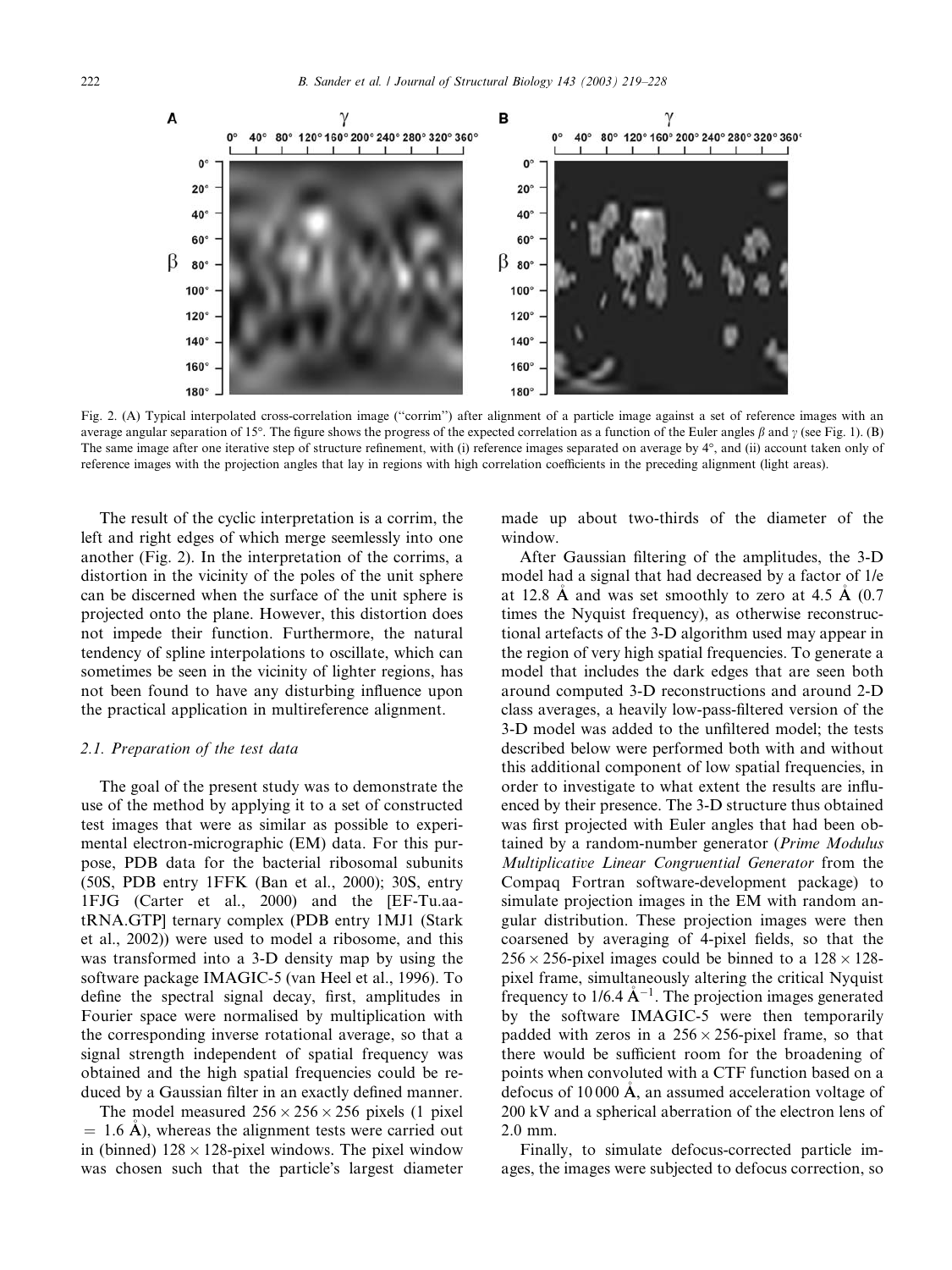that images with positive phases over the entire frequency interval and zero crossings corresponding to the defocus were received. The images were then rotated and displaced randomly, to simulate the random distribution of the particles in the EM field. The imposed rotation angles were in the range  $0-360^\circ$  and the imposed radial displacements were up to 12.8 pixels (i.e.,  $\sim$ 15% of the greatest particle diameter). To simulate various SNR values, a random-number generator was used to produce white Gaussian noise with a bell-shaped grey-value distribution, calculated as described by (Ross, 1997); the noise was added to the particle images. Taking into account the fact that most of the noise in the EM field is convoluted by a CTF, calculated noise images were overlaid with a CTF with the same parameters as for the test-image production. Thereafter, a low-pass filter was applied to the noise images, to simulate the—normally frequency-dependent—signal decay. The filter was chosen such that at  $8$   $\AA$ – i.e., later than for the projected images—a decrease to 1/e was reached, whereby at the same time the decrease in the spectral SNR expected in practice was also taken into account. Both the calculated particle images and the noise images were normalised in respect of their variance, so that defined SNR were obtained (Fig. 3); the SNR was defined as the quotient of the variance of the noise-free image and the variance of the additive noise (Frank and Al-Ali, 1975). By tests with experimental noise obtained from images of a carbon film in the EM, it was confirmed that there were no significant differences between the (more easily varied) calculated noise and the experimental noise. The size of the test-image data sets to be aligned lay between 500 und 5000 images and was chosen, on the basis of preliminary tests, so as to be large enough to yield highly reproducible results, with negligible scatter, when applied with various randomly-chosen parameter values and various noise values.

Reference images needed for all tests described in this paper were likewise calculated from the 3-D density maps generated by projection using the software IMA-GIC-5 (see above). The angular separation between the reference data sets was chosen to be between  $30^{\circ}$  and  $4^{\circ}$ , so that reference image sets contained between 46 images (angular separation 30 $^{\circ}$ ) and  $\sim$ 2500 images (separation  $4^{\circ}$ ).

### 2.2. Conduct of the tests

The test images to be aligned, and the reference images, were generated as described above and a multireference alignment was carried out, so three Euler projection angles and two translational parameters were given to each simulated raw image by assigning it to the best-fitting reference image. The evaluation of these data was intended to answer the question of how the overall alignment error, resulting from the sum of individual errors, influenced the 3-D reconstruction. Back projections of single points (see below) in 3-D space were performed and the point-spread function resulting from the overall error was evaluated (by a method similar to that of (Jensen, 2001). Alignment errors can arise (i) through a deviation of the angle, assigned in the alignment, between the reference image and the aligned image, and (ii) through errors in the translation and rotation parameters found; the effects of these two factors influence each other. Therefore, a 3-D density map



Fig. 3. Typical test images calculated on the basis of electron-microscope contrast theory as used in the multireference alignment. Each set of images was obtained for defined Euler angles and translational and rotational parameters (vertical groups) and is shown for SNR values that decrease from top to bottom. For details of the calculation, see text.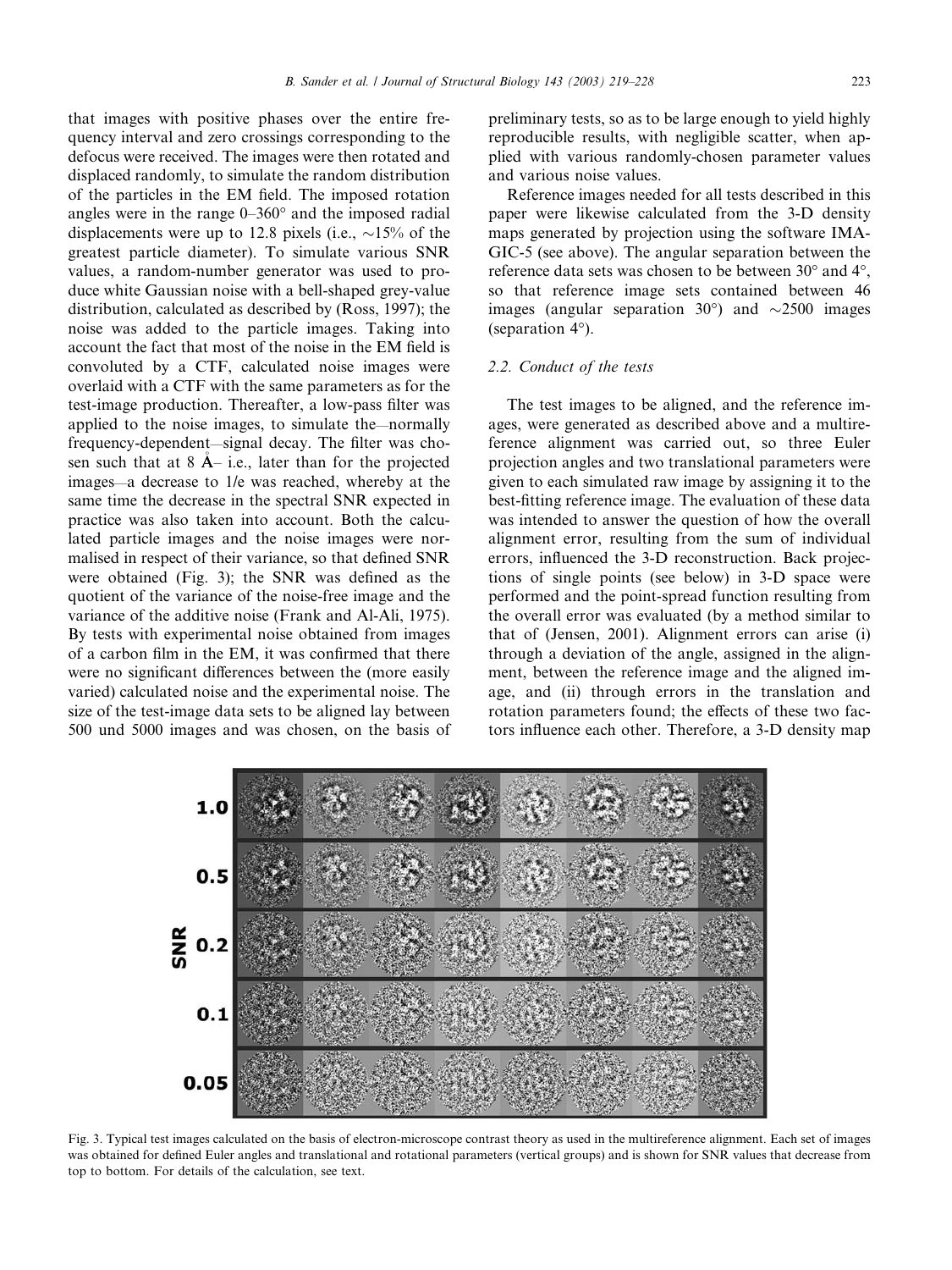$(128 \times 128 \times 128)$  pixel) was generated with a single image point that laid 40 pixels from the centre of the 3-D model (about 130 A at the level of the constructed model—i.e., at the edge of the particle, where errors in the rotational parameters should have their greatest effect). This 3-D model was projected in all projection directions that had originally been assigned to the testimage data set. These ''point projections'' were then displaced/rotated by amounts corresponding to the respective differences between the imposed translational/ rotational parameters and those found in the alignment. Furthermore, the Euler angles found for the test images in the multireference alignment were assigned to the corresponding ''point projections.'' Afterwards, the set of displaced point projections was back-projected into 3- D space. The combination of all alignment errors caused a blurring of the point in the 3-D density.

To analyse this blurring, 3-D rotational averaging around the expected position was performed. By fitting the average grey values thus obtained to a decaying Gaussian function, the magnitude of the grey value at the origin voxel and the half-width of the signal decay were determined. The magnitude of the grey value was then compared with the highest possible grey value obtainable under ideal alignment conditions (usually found at SNRs greater than 0.3). It should be noted that the projection images of single points used for determining the envelope functions were set to be noise-free, so that any dependence of the envelope function on the number of particle images in the data set was avoided. In practice, the number of particle images that go into the calculation of a 3-D structure is naturally of great importance (Henderson, 1995). In consequence, the simulation experiments described here led to envelope functions that reflected the precision and significance of the results independently of the number of particle images used; that is, a larger number of particles in the simulation merely had the effect of reducing the scatter in the results.

### 3. Results and discussion

# 3.1. The influence of the corrim-based refinement on the computing time for multireference alignment

The speed with which an algorithm can be implemented on a given computer system depends upon many factors, and bottle-necks can arise at various points—for example, the transfer of data from the mass storage medium into the main memory of the computer (I/O time) or, especially with parallel processing, the transfer of data through the TCP/IP network. The option presented here for rapid refinement of 3-D models by multireference alignment makes very high demands on the computer, and it can only convey an advantage in terms of time if the system is able to transport the necessary data—such as reference- and particle images—in and out of the computers used in a time less than the time required for processing.

Furthermore, it is theoretically possible that a refinement's advantage in terms of speed can shrink if the processor time required for the individual alignment of an image against a reference drops below a certain threshold. In such a case, a further reduction in the number of computing operations carried out would reduce the load on the processor but not the computing time. The attainment of a system-specific limit of this kind is, for the algorithms investigated, especially probable for alignment by separate searches, as this alignment is in itself much more compact than the exhaustive methods. To prevent the appearance of such effects with the use of corrims in alignment by separate searches, we adopted in the present work all available programming strategies to eliminate bottlenecks. So far, computational efficiency was enhanced mainly by establishing a memory buffer, which provided a high number of references preventing interruptions by I/O operations (van Heel et al., 2000). In addition, a similar buffer was set up for subsets of the particle images. These buffers led to more efficient data-package sizes to be transported across the TCP/IP-based network (100 Mbit) and decreased the frequency of transmissions, so that ''data queues'' were avoided. To perform the 2-D and 1-D Fourier transformations, the FFTW algorithm (Frigo and Johnson, 1998) was used, and routines for



Fig. 4. Scalability of the refinement described here in the parallel version on 1–64 processors (AMD Athlon MP 2000+, Windows 2000 Prof., MPI-Software: NT-MPICH). Refinement of 20 000 test images measuring  $128 \times 128$  pixels against 1650 reference images using corrims of  $64 \times 64$  pixels and fast alignment by separate searches. Four of the processors of the type described performed the alignment in 5 h 57 min, while 64 processors required 23 min 30 s for the task. The reciprocal computing time in  $min^{-1}$  is plotted against the number of processors. In this example (which puts a high load on the network and I/O processes), the speed is almost proportional to the number of processors used. Only above 55 processors can a slight downward deviation be detected, which, however, appears not to be related to the increasing load upon the system, but rather to the initial distribution of reference images among the in-core buffers of the processors.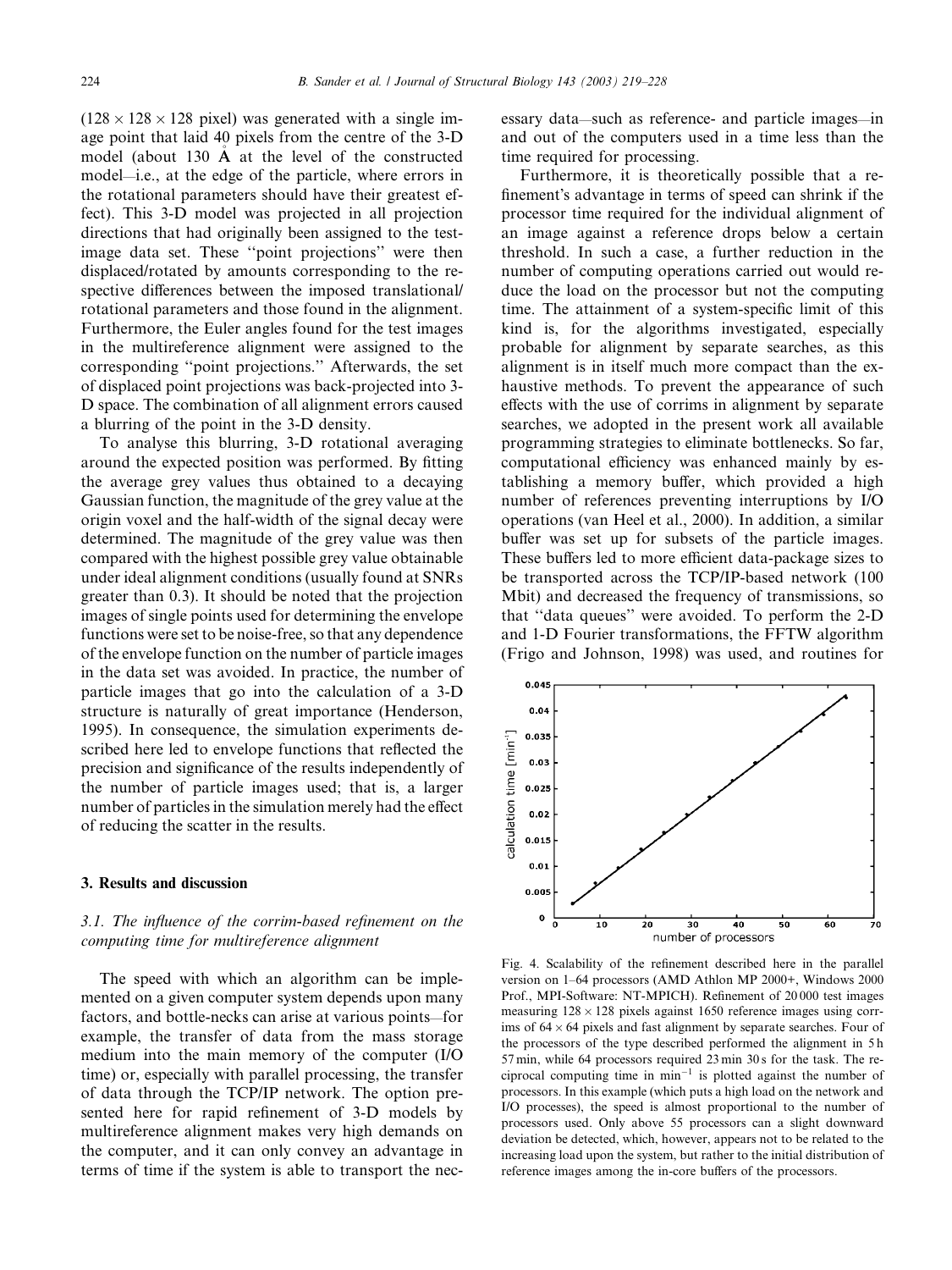the translation/rotation of images and for the calculation of polar coordinates were optimised for the type of processor (AMD Athlon). For parallel computation on many processors, the software library NT-MPICH ([http://www.lfbs.rwth-aachen.de/mp-mpich\)](http://www.lfbs.rwth-aachen.de/mp-mpich) was used. As shown in Fig. 4, the alignment by separate searches which, when used with refinement by corrims, represents the most unfavourable case with respect to I/O and TCP/IP resources—proceeded at a rate that rose approximately linearly with the number of processors (up to 65 processors). For the refinements shown here, with a reasonable corrim size of  $64 \times 64$  pixels, an approximately 8-fold increase in speed over conventional alignment was reproducibly obtained.

# 3.2. Characteristic appearance of corrims in dependence upon the SNR

Sharp peaks of correlation can be obtained with ideal (simulated) particle images and high signal-to-noise-ratios (Fig. 5). In real EM data sets, multiple correlation peaks may occur. This can have many reasons, including conformational inhomogeneity of the sample, local variation in quality of the exposure (Gao et al., 2002), differences in the amount of irradiation damage from image to image, low SNR values depending on the size of the imaged particles, characteristics of the surrounding medium (salt concentration, carbohydrates) and other factors. The characteristic change in



Fig. 5. (A) Appearance of the corrims as a function of SNR, as obtained in fast alignment by separate searches. A characteristic transition from unique to multiple correlation peaks can be observed with decreasing SNR. The individual SNR value where this transition occurs may differ from one image to another. At SNR values below 0.05, multiple peaks occur regularly. (B) The same as (A), but obtained in alignment by polar coordinates. It should be noted that the transition from an alignment that in principle is still correct to an alignment that is largely random takes place at lower SNR values than does the transition from unambiguous correlation peaks to multiple peaks (see text).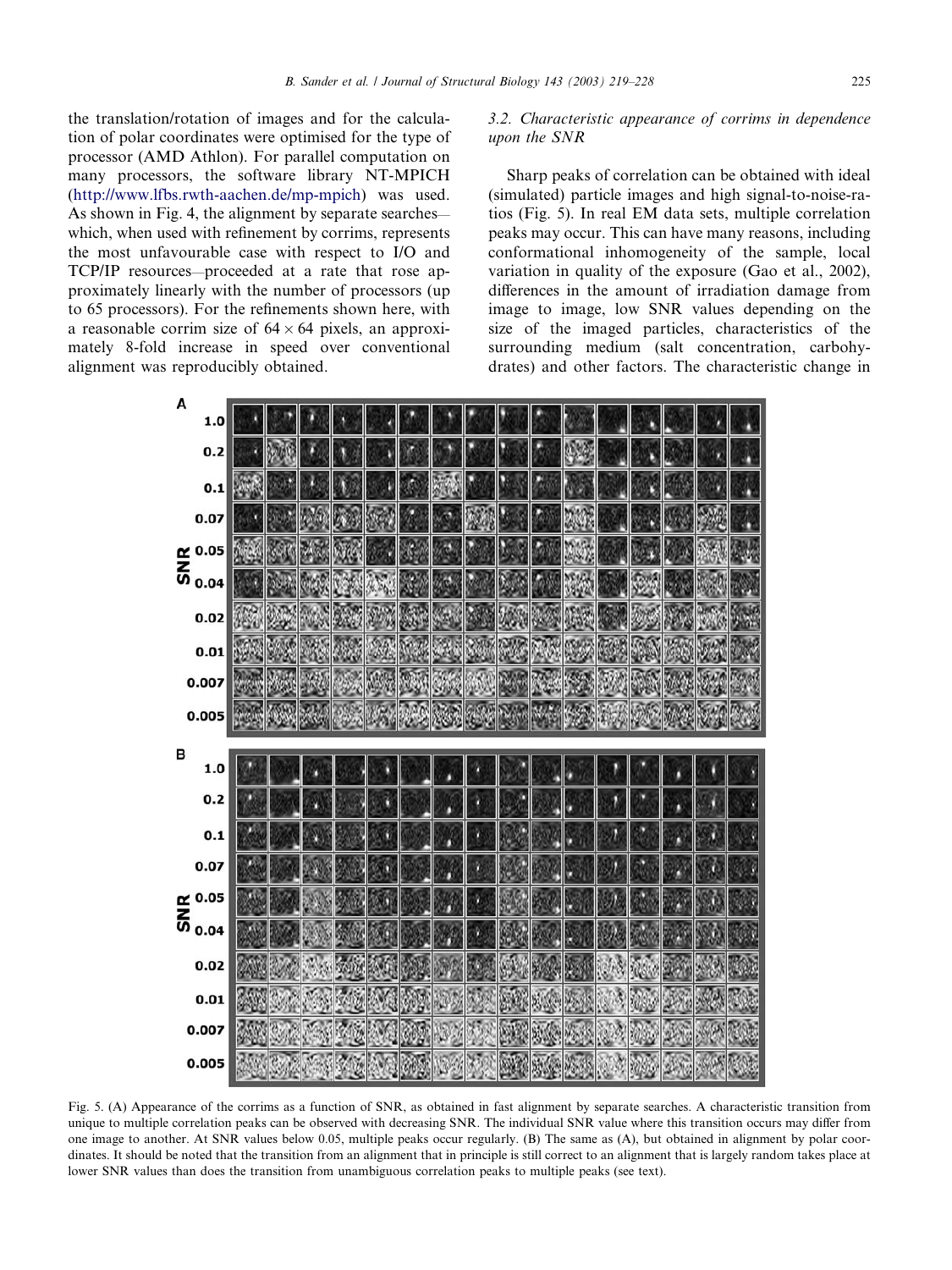

Fig. 6. Behaviour of the multireference alignment algorithm presented here, shown both with and without refinement of the test images in respect of (i) SNR and (ii) angular separation between the reference images. The overall error of the multireference alignment is made visible by superposing the measured individual errors upon projections of a single point, and the 3-D model of this individual point was reconstructed as described in the text. A. Influence of the SNR when alignment by separate searches is performed (5000 images, 286 reference images separated by 12°). The signal in the reconstruction of a single point obtained at  $SNR = 1$  (see text) was arbitrarily assigned a signal strength of 1.0. The half-width in voxels, after rotational averaging about the expected point position, is shown in each case directly to the left of the maximum of the curve. The abrupt transition from a significant to a random-like result at an SNR of about 0.007 is illustrated by the 3-D reconstructions, shown in cross-section on the right. (B) As in (A), but with alignment performed by resampling to polar coordinates. The abrupt transition from a significant to a random result is seen here at an SNR of 0.004. (C) Influence of the size of the reference data set with alignment by separate searches (1500 images;  $SNR = 0.04$ ). Between 128 and 2582 reference images were used in multireference alignment, corresponding to angular separations from 18° to 4°. Both the sharpness of the reconstructed image point—measured by the half-width of the rotationally averaged grey values—and, in particular, the signal strength increase with an increase in the number of reference images. Thus, an effect similar to that in (A) and (B) is seen at higher SNR values. The signal strength that was obtained in alignment against reference images with an angular separation of  $4^{\circ}$  was arbitrarily set to 1.0. (D) As in (C), but with alignment performed by resampling to polar coordinates (1000 images; SNR = 0.04). (E) The greatest signal strength obtained in (A) and (B) as a function of the SNR in alignment by separate searches and by polar coordinates. Both curves show plateaus over a wide range of SNR and collapse at low SNR values to zero; there is a region of low signal in which alignment by polar coordinates produces a significantly higher signal than that by separate searches. (F) Use of cross-correlation diagrams in alignment by separate searches. First, an alignment with 184 reference images (angular separation 15°) was performed. Cross-correlation images were calculated from the correlation coefficients obtained, and the signal strengths were plotted as in (E) (lower hatched line). These then served to restrict the set of reference images in a subsequent refinement step with 1146 reference images (angular separation 6°) so that an 8-fold acceleration of the computation was achieved in comparison with conventional alignment (signal strength: upper hatched line. The unbroken line shows the results of a conventional alignment in which the test images are oriented with respect to all 1146 reference images without use of the refinement option. The closeness of the two uppermost curves shows that the refinement option has worked well, giving a result only marginally worse than that of a conventional alignment with 1146 references (6°). The greatest signal strength that can be attained by conventional alignment against 1146 reference images (i.e., that at high SNR) was arbitrarily set to 1.0. (G) As in (F), but with alignment by polar coordinates. The comparison of the two uppermost curves shows that there is practically no difference between the conventional alignment and the refinement by corrims.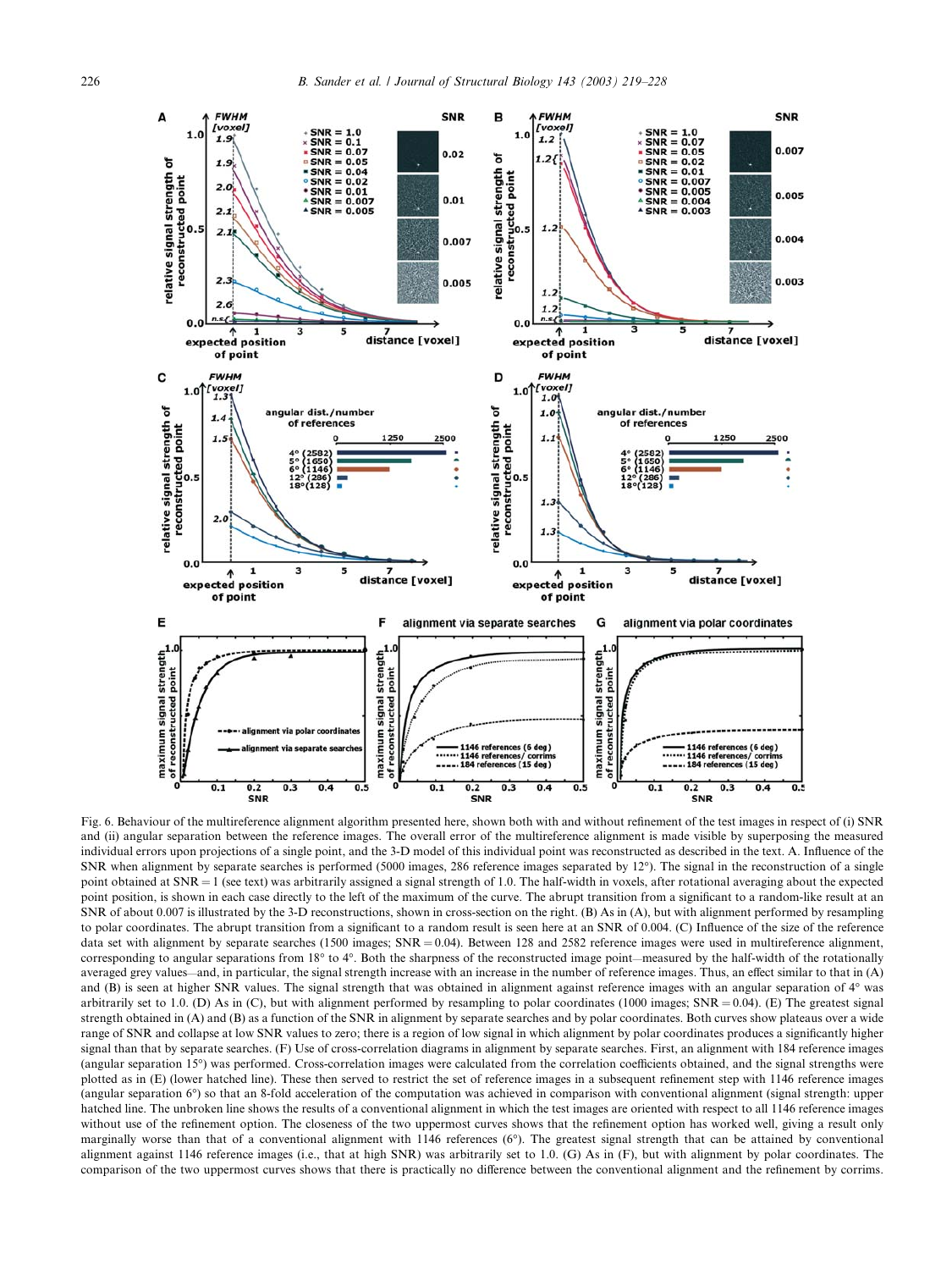appearance of the corrims with decreasing SNR is shown in Fig. 5. In the alignment using resampling to polar coordinates, the transition from a single, clearly visible peak to multiple peaks occurs at lower SNR than in direct alignment. It can differ from one image to another. At SNR values below 0.04 (that is, for images in which the particles are scarcely visible; see Fig. 3) multiple peaks occur regularly. None the less, the simulation experiments shown here demonstrate that the alignment still functions well enough to produce meaningful results (see below). The threshold for the transition to random alignment results thus lies at significantly lower SNR values  $(\sim 0.004 - 0.007)$  than does the threshold for the transition from unambiguous correlation peaks to multiple peaks.

# 3.3. Characterisation of the multireference alignment by signal strength and the half-width of a reconstructed voxel

As expected, the accuracy of the alignment parameter determination was dependent on the SNR. Interestingly, a decrease in SNR primarily reduced the maximum grey value of a reconstructed point, while the half-width did not depend strongly on the SNR (Figs. 6A and B). An increase in the number of reference images improved the signal strength similarly to an increase in SNR (Figs. 6C and D). Furthermore, a relatively narrow transition was observed from (in principle) correct functioning of the alignment to random-like results. This transition appears to be specific for the algorithm used; it occurs at lower SNR values, and more abruptly, for alignment by polar coordinates (0.004) than for alignment by separate searches (0.007-0.01, see Fig. 6E). As described above, test images with various proportions of low spatial frequencies were generated, thus simulating the situation frequently encountered in practice, e.g. as engendered by the use of different microscopes. It emerged that the result shown in Fig. 6E was in principle independent of the exact form of the spectral SNR curves. The appearance of a sharp boundary between conditions leading to correct and arbitrary alignment parameters confirms the results of a recent study in two dimensions (Joyeux and Penczek, 2002) and shows that its findings are equally applicable to multireference alignment and demonstrable in 3-D space.

In all the simulation experiments described here (Figs. 6A–G), the measured signal strength obtained was found to be the parameter that reacted most sensitively to changes in the alignment parameters such as SNR or the angular spacing of the reference images. It is clear that the signal strength, as measured, represents a complex function of the exactness of the alignment and the ratio between (in principle) correctly aligned and randomly misaligned images. In image-processing this signal strength would usually correspond to a subjective term such as ''brilliance'' or ''intensity''; for the refinement of a

3-D model to the highest possible resolution it is more important that, with growing signal strength, an increasingly significant signal appears above the level of random noise, which leads ultimately to convergence of the structure model and, in turn, of the orientation parameters. The considerable increase in speed introduced by the corrim based alignment makes it possible to enhance the signal intensity by using larger data and reference sets, without incurring the disadvantage of longer computation time. Thus, a relatively small data set of approximately 180 reference images (angular separa- $\tau$  tion = 15 $\degree$ ) can be used to calculate the corrims and then, on the basis of this alignment, larger reference sets can be used. As Figs. 6F and G show, the signal strength measured over a wide range of SNR is comparable with a conventional alignment against a larger reference set (6°,  $\sim$ 1100 reference images), whereby in the alignment with separate searches (using a threshold of 1.2 times the standard deviation above the mean density of the corrim) some 70–90% of the signal of a conventional alignment with 1100 reference images is reached, while with alignment using polar coordinates practically identical signal strengths (i.e.,  $\sim$ 100%) are reached over the entire range of SNR investigated.

### 4. Conclusions

The number of particle images needed to attain a desired resolution cannot be generally stated, as it is influenced by the symmetry and the molecular weight of the particle under investigation and also by the homogeneity, individual image quality and randomness of the angular distribution. The discrepancy between theoretically and experimentally attainable image quality increases the number of images from the theoretically required  $\sim 10^4$ (Henderson, 1995) to—according to our practical experience to date—some 10<sup>5</sup>*–*6. Furthermore, the simulation experiments presented here indicate that the use of smaller angles between the reference images in the multireference alignment raises the quality of the calculated 3-D, and this improvement may be relevant for the success of the iterative refinement. The SNR of the individual particle images has been described as a decisive parameter for the convergence of cross-correlation-based methods to give the correct alignment (Sigworth, 1998). On the basis of simulated data, the present study indicates that higher numbers of reference images, i.e. smaller angular spacings, may have an influence on the convergence of the multireference alignment algorithm similar to that of high SNR values of the raw images.

The administration and processing of such large data sets have been made possible by the current rapid development in available hardware. The method presented here improves the efficient use of a large number of particle and reference images in multireference alignment